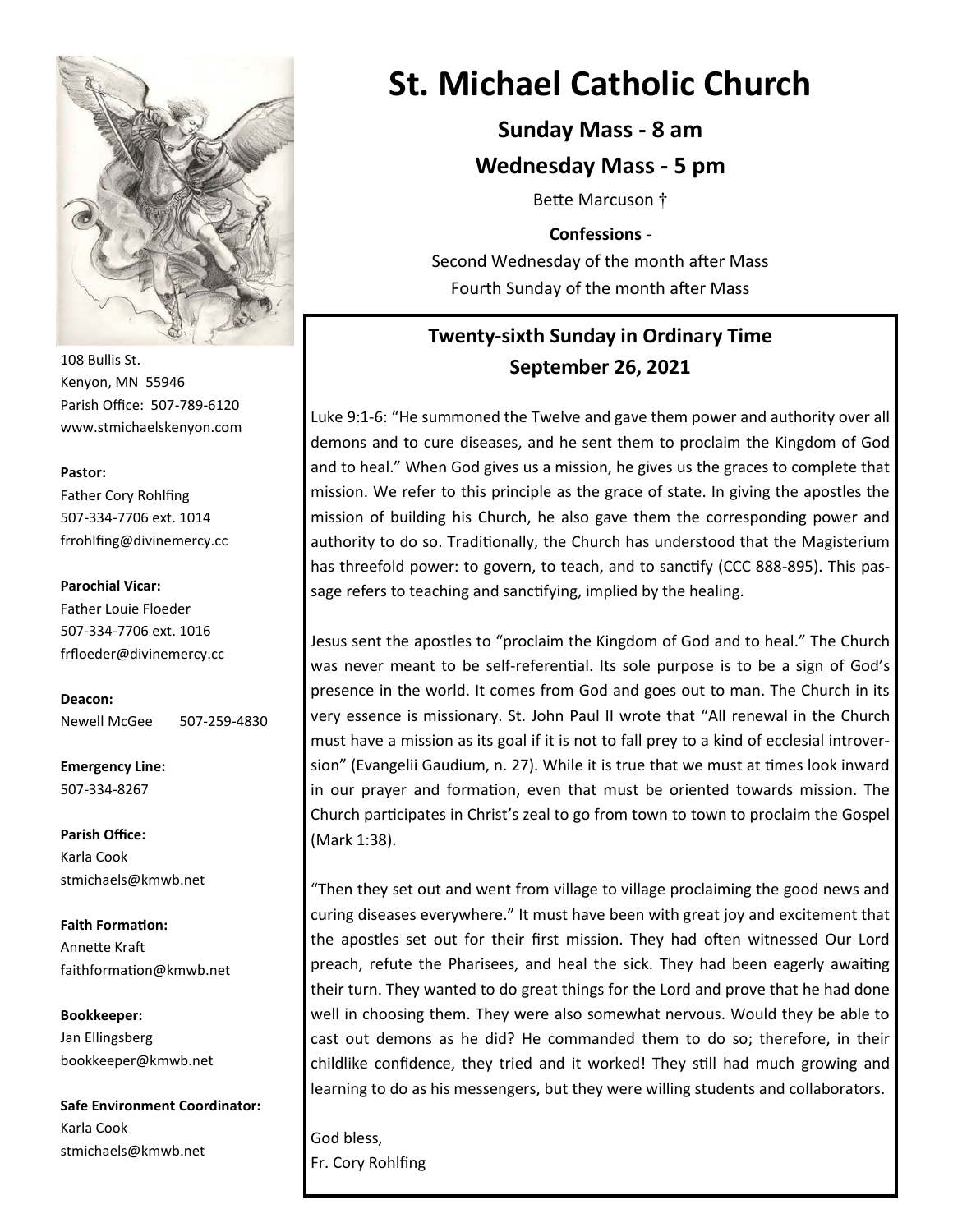Welcome to all those visiting us today. We invite everyone to continue to celebrate Mass with us at St. Michael's. Please let the parish office know if we can be of assistance to you.

| <b>CONTRIBUTIONS</b><br>September 19, 2021 |  |       | Saints of the week<br>September 19 - St. Januarius | <b>Divine Mercy Mass schedule:</b><br>Sunday - 8 am, 10 am, |
|--------------------------------------------|--|-------|----------------------------------------------------|-------------------------------------------------------------|
|                                            |  |       |                                                    |                                                             |
| Loose Plate:                               |  | 47.00 | St. Paul Chong Hasang & Companions                 | Monday - 5:30 pm                                            |
|                                            |  |       | September 21 - St. Matthew                         | Tuesday - 8:30 am                                           |

September 26 - St. Cosmas & St. Damian

Wednesday - 8:30 am IC

Saturday - 8:30 am, 4 pm

Thursday - 8:30 am Friday - 8:30 am

10:30 am IC

**IMPORTANT UPCOMING DATES** September 29 - Feast of the Archangels Mass 5 pm October 10 - Breakfast: E-M-N-Q-V October 13 - Confessions 5:30 pm October 24 - Confessions 9:00 am NO Faith Formation October 31 - All Saint's Day Mass 8:00 am November 10 - Confessions 5:30 pm **LITURGICAL SCHEDULE October 3** Reader: Lou Breimhurst Ushers: Tim Donkers & Marv Donkers Servers: Louie Breimhurst & Jett Smith **October 10** Reader: Donna Lexvold Ushers: Tim LaCanne & Jason Hoaglund Servers: Greyson Overholt & Sebastian Timm October money counters: Lisa Karl & Mary Baier

We pray for all our parishioners, families and friends who are in need of physical or spiritual healing, especially, Anne Haynes, Bryce Young, Sharon Hoaglund, Don Graunke, Marian Spindler, and Donna Hollund.

We pray for those in the Armed forces, especially Sergio Jr & Angela Rodriguez, Zury Hoaglund, and Zane Hoaglund.

St. Michael the Archangel, defend us in battle, be our protection against the wickedness and snares of the devil. May God rebuke him we humbly pray; and do thou, O Prince of the Heavenly host, by the power of God, cast into hell Satan and all the evil spirits who prowl about the world seeking the ruin of souls. Amen.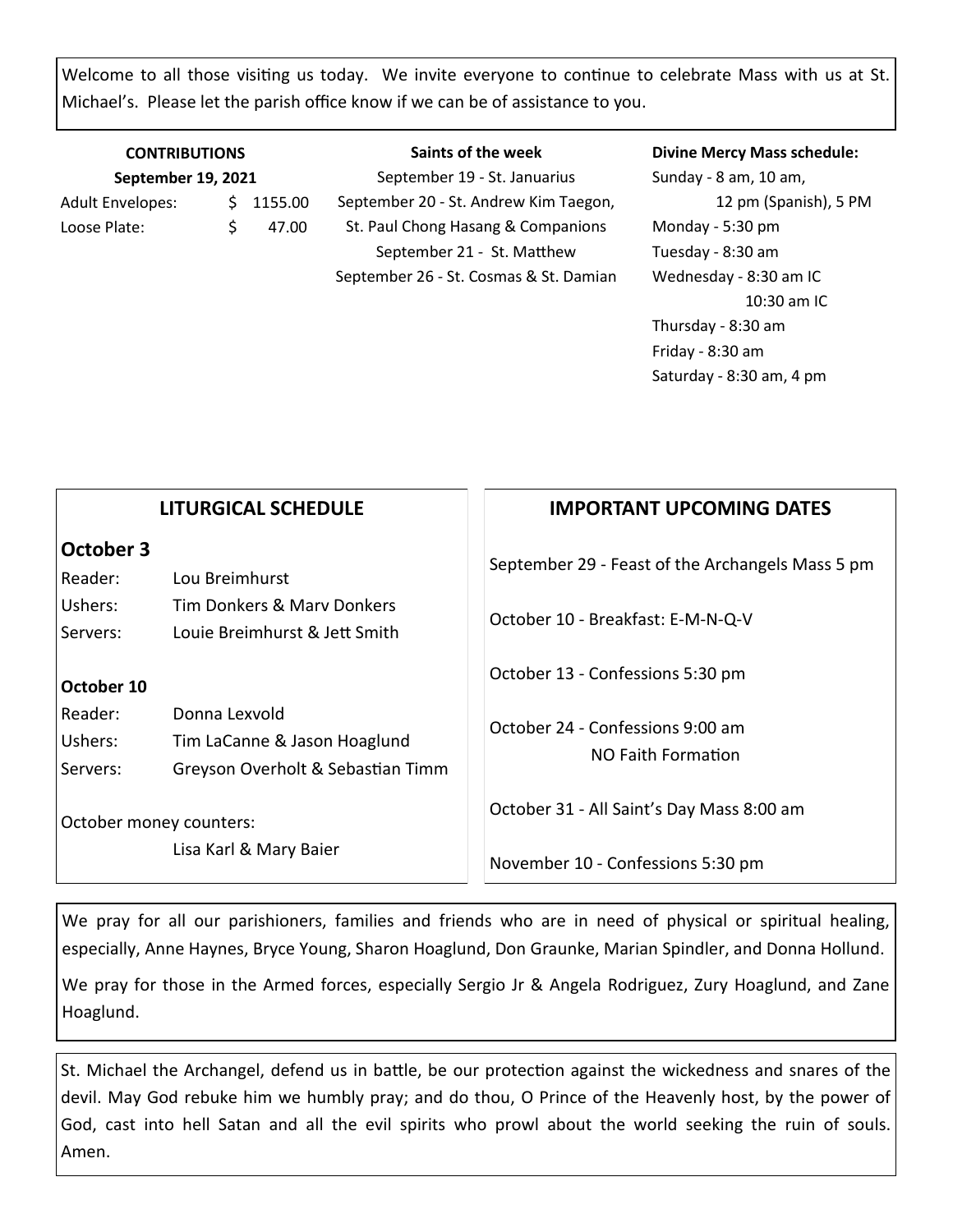

# **Bingo Party - November 20 at 7 PM!**

 $\clubsuit$  Donations for the raffle tickets are needed to help make our Bingo party the success it is!

Sign-up sheets are on the bulletin board in the atrium for those of you who are able to donate a prize. Thank you!

### **Parking Lot Campaign**

We ask that you continue to prayerfully discern if you can contribute to this campaign. Our goal is to have all the funds needed secured by the end of 2021. It is a big goal, but we believe it is possible.

Please join us for Mass honoring our saint,

St. Michael, on the Feast of the Archangels -

Wednesday, September 29

at 5:00 p.m.



Be part of the Synod process that will shape our local Church with Synod small groups!

# **Join us! St. Michael's will have their own small group at the Divine Mercy sessions (at the church in Faribault) Tuesdays: October 5, 12, 19, & 26 November 2 & 9 6:30-8:30 pm**

- 1. Pray for God's guidance on how we can more vigorously proclaim the Good News of Jesus Christ!
- 2. Learn the Church's wisdom on the Synod focus area topics.
- 3. Discuss your perspective and ideas with other parishioners.
- 4. Respond with your feedback on Archdiocesan priorities to proclaim the Good News in our culture today.



*Eternal rest come unto him*



*and let His perpetual light shine upon him.*

# **Community Events/News**

•39th Annual Harvest Bazaar (sponsored by St. Mary's CCW) on Saturday, October 2 from 9 am to 2 pm at the Bellechester Community Center. Bake sale, lunch, door prizes, and many vendors.

•Holden Lutheran Church will host their All Saints Dinner on Sunday, November 7 with to go only orders from 12-2 pm and 4:30-6:30 pm. \$17/meal. Reservations by Friday, November 5 by calling 507-789-6677 or email: holdendinner@gmail.com.